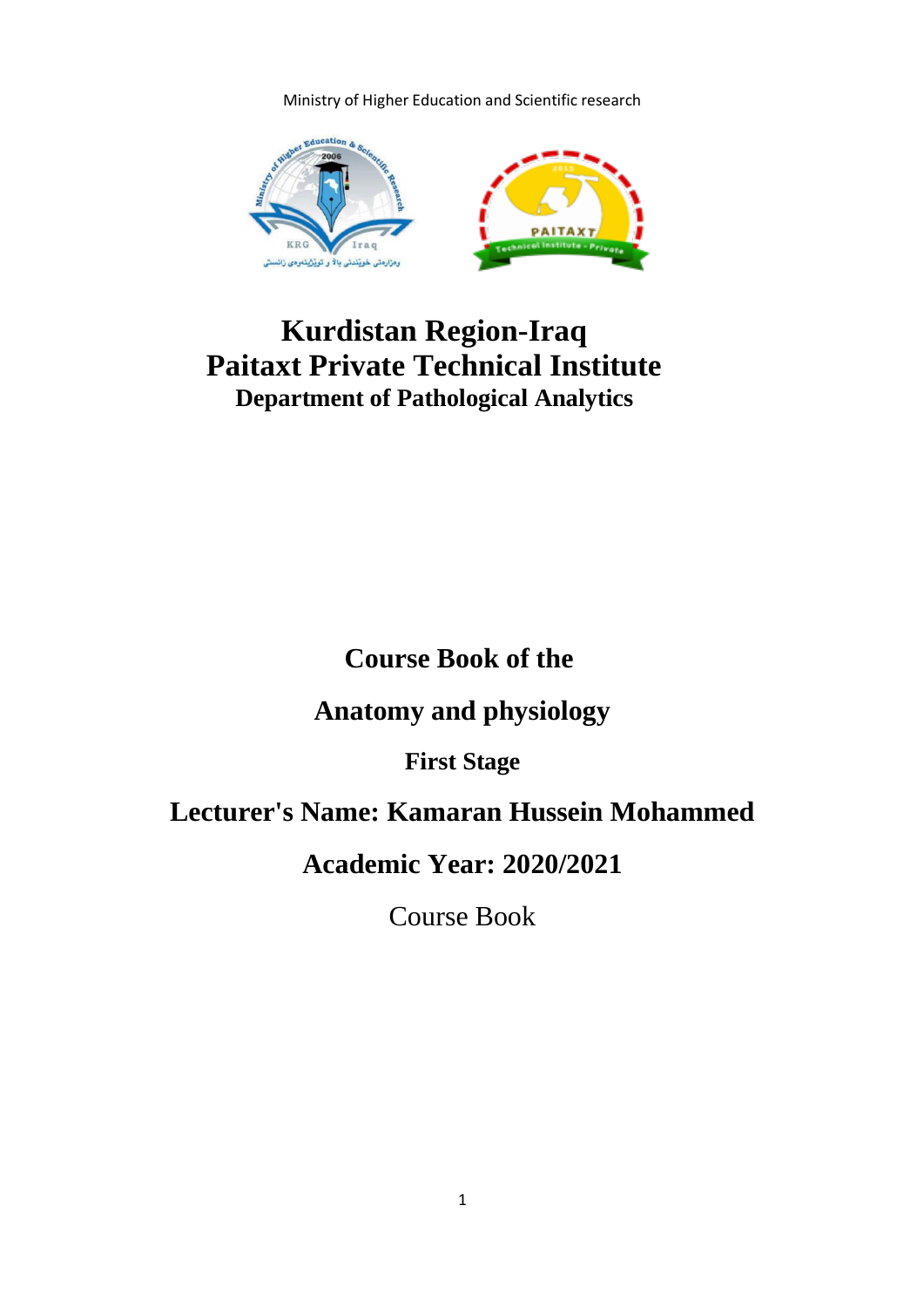| Ministry of Higher Education and Scientific research |
|------------------------------------------------------|
|------------------------------------------------------|

| 1-Course Name         | <b>Anatomy and physiology</b>                       |
|-----------------------|-----------------------------------------------------|
| 2-Lecturer in charge  |                                                     |
| 3-Department/College  | <b>Pathological Analytics/ Paitaxt Institute</b>    |
| 4-Contact             | Kamaran.mohammed@gmail.com                          |
|                       |                                                     |
| 5-Time(In hours) per  | <b>Theory: 2 hours</b>                              |
| week                  | <b>Practical :2 hours</b>                           |
| 6-Office Hours        | <b>4 Hours</b>                                      |
| 7- Course Code        |                                                     |
| 8- Teacher's academic | Education                                           |
| profile               | Date: 1995 - 1999 "Bachelor in veterinary,          |
|                       | Baghdad University.                                 |
|                       | Date: 2005 – 2007 MSc. Degree; College of medicine, |
|                       | Department of pharmacology                          |
| 9- Keywords           | Nervous, Digestive, Endocrine and Muscular,         |
|                       | Integumentary, Skeletal, Sensory, Cardiovascular,   |
|                       | Urinary and Reproductive Systems                    |

#### **10- Course Overview:**

- 1. To provide overview of the human body structure
- 2. To apply the knowledge of human anatomy in biomedical engineering field

3. The content of the subject provides the basic knowledge of anatomical terms, human skeletal, Muscle, Joints and surface anatomy of different body organs.

#### 11- **Course Objective:**

The prime concern of this syllabus is to learn the terminology of the subject and basic knowledge of cells & tissues and to understand anatomy of human body. This subject will develop an understanding of the structure and function of organs and organ systems in normal human body.

### 12- **Student's obligation**

1-The student attention in all theoretical and practical lectures in academic year.

2-Completion of all tests.

- 3-Attendance in exams.
- 4-Write or prepare reports.

#### **13- Forms of Teaching**

Our lecture is depending directly on showing the strong point in the lecture via data show depending on the power point program and explain some figures on the white board with the students.

#### **14- Assessment scheme**

**Final exam: 50 marks** 

**Midterm-exams: 20 marks for Practical and 20 marks for thermotical**

#### **And 10 marks for activity**

**15- Student Learning Outcome:**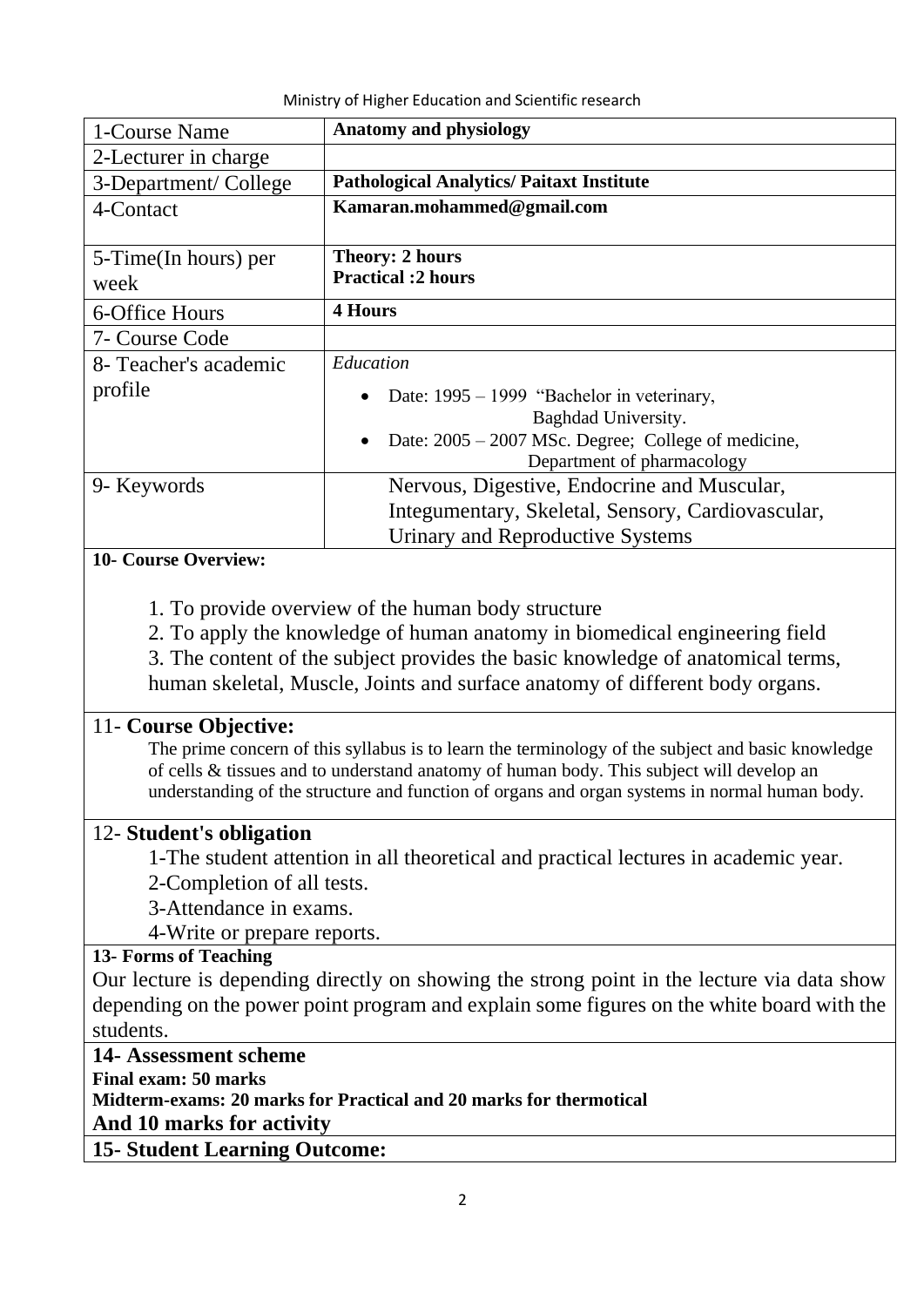Students will develop a vocabulary of appropriate terminology to effectively communicate information related to anatomy and recognize the anatomical structures included in syllabus.

## **16- Course Reading list and References:**

- Hole's Human Anatomy & Physiology text book 15th Edition
- Ross & Wilson,(2014),Anatomy & Physiology in health & illness,11th edition, Elsevier Publications

## **17- The Topics**

| N <sub>o</sub>          | <b>Lecture's titles</b><br>(Theory)                                                                                                   | <b>Laboratory Experiments</b><br>(Practical)                                 | <b>Hours</b><br>per<br>week |
|-------------------------|---------------------------------------------------------------------------------------------------------------------------------------|------------------------------------------------------------------------------|-----------------------------|
| $\mathbf{1}$            | Introduction to Anatomy, anatomical<br>directions, human body cavities.<br>Human body Quadrants, body planes                          | Anatomical positions, body planes                                            | $2 + 2$                     |
| $\overline{2}$          | Chemical levels of organization, cell,<br>tissue, organ, system,<br>Enumeration of human body systems                                 | Study of skeletal systems with the<br>help of models, and charts             | $2 + 2$                     |
| $\mathbf{3}$            | Integumentary system                                                                                                                  | Study of muscular systems with the<br>help of models, and charts             | $2 + 2$                     |
| $\overline{\mathbf{4}}$ | axial<br>Skeletal<br>skeleton,<br>system,<br>appendicular skeleton, structure of the<br>bone, bone types, joints, types of<br>joints. | Study of digestive systems with the<br>help of models, and charts            | $2 + 2$                     |
| 5                       | Muscular system, types of muscles,<br>location of major superficial muscles<br>of the body.                                           | Study of skeletal respiratory systems<br>with the help of models, and charts | $2 + 2$                     |
| 6                       | <b>Nervous</b><br>central<br>system,<br>nervous<br>system, peripheral nervous system,<br>function of the nervous system               | Study of cardiovascular systems with<br>the help of models, and charts       |                             |
| $\overline{7}$          | General and Special senses, anatomy<br>of the sense organs and explain how<br>they function.                                          | Study of urinary systems with the help<br>of models, and charts              | $2 + 2$                     |
| 8                       | Endocrine system, the functions of<br>hormones.<br>Classify hormones into their major<br>chemical categories.                         | Study of reproductive systems with the<br>help of models, and charts         | $2 + 2$                     |
| 9                       | the hypothalamus of the brain<br>the endocrine glands and location.<br>the major hormones and their effects<br>on the body.           | Enumeration of total red blood<br>corpuscles (RBC) count, WBC count          | $2 + 2$                     |
| <b>10</b>               | Cardiovascular system: Blood<br>function of blood, blood cells,                                                                       | Determination of bleeding time                                               | $2 + 2$                     |
| 11                      | Cardiovascular system: Heart<br>anatomy, heart physiology, artery and<br>vein                                                         | Determination of clotting time                                               | $2 + 2$                     |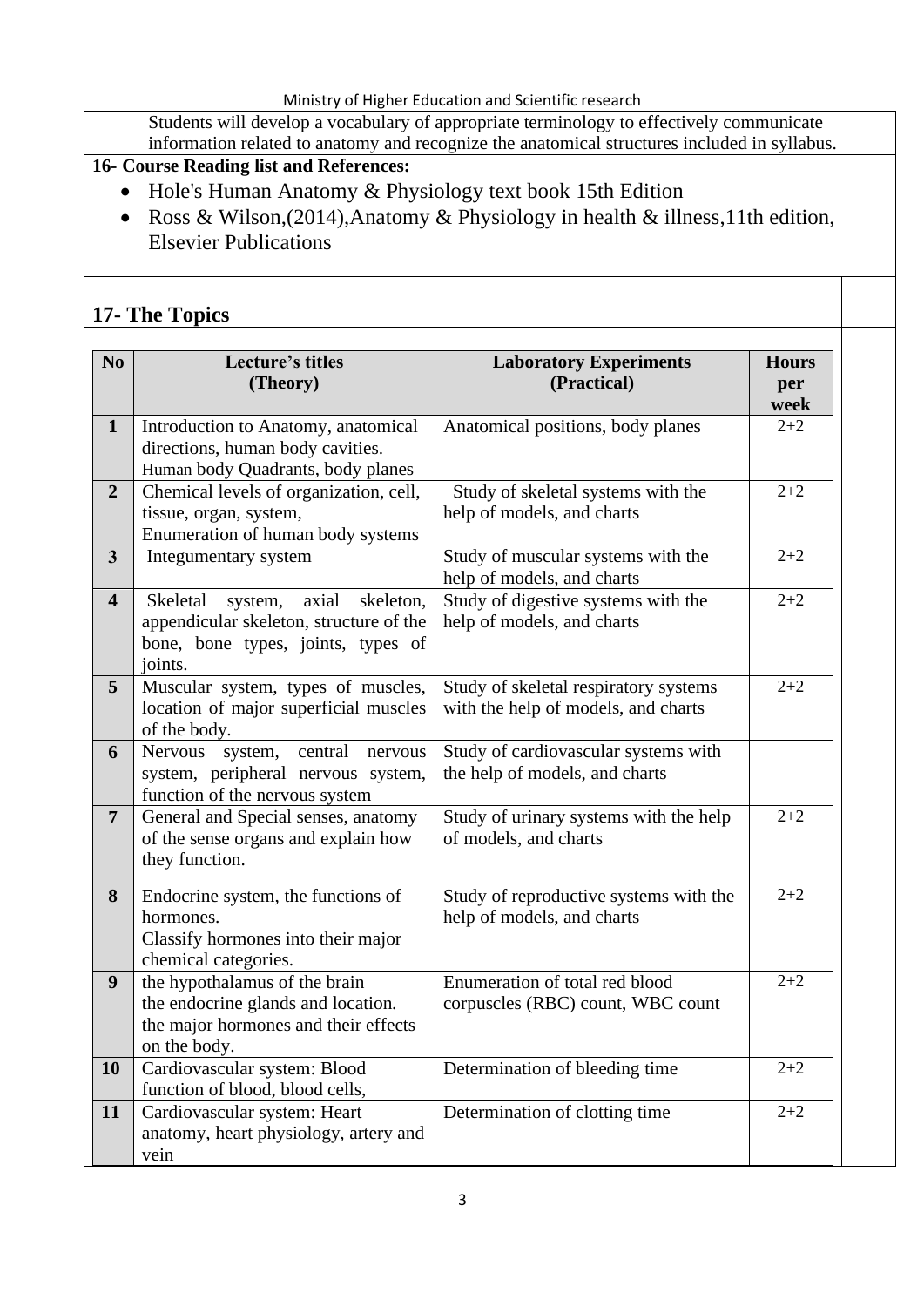|  |  |  | Ministry of Higher Education and Scientific research |  |
|--|--|--|------------------------------------------------------|--|
|--|--|--|------------------------------------------------------|--|

| 12        | Respiratory system, functions, organs                               | Estimation of hemoglobin content      | $2 + 2$ |  |
|-----------|---------------------------------------------------------------------|---------------------------------------|---------|--|
|           | of the respiratory system                                           |                                       |         |  |
|           | <b>Respiration process</b>                                          |                                       |         |  |
| 13        | Digestive system, basic activities of Determination of blood group. |                                       | $2 + 2$ |  |
|           | the digestive process.                                              |                                       |         |  |
|           | layers or tunics of the walls of the                                |                                       |         |  |
|           | digestive tract.                                                    |                                       |         |  |
|           | major and accessory organs of the                                   |                                       |         |  |
|           | digestive tract and their component                                 |                                       |         |  |
|           | anatomic parts.                                                     |                                       |         |  |
| 14        | major digestive enzymes and how they                                | Determination of erythrocyte          | $2 + 2$ |  |
|           | function.                                                           | sedimentation rate (ESR).             |         |  |
|           | functions of the liver.                                             |                                       |         |  |
|           | absorption of nutrients occurs in the                               |                                       |         |  |
|           | small intestine                                                     |                                       |         |  |
|           | functions of the organs of the                                      |                                       |         |  |
|           | digestive tract.                                                    |                                       |         |  |
| 15        | Urinary system, functions and                                       | Determination of heart rate and pulse | $2 + 2$ |  |
|           | anatomy of the urinary system, layers                               | rate.                                 |         |  |
|           | of the kidney, cortex, medulla,                                     |                                       |         |  |
|           | medullary pyramids, renal papillae,                                 |                                       |         |  |
|           | renal columns and major and minor                                   |                                       |         |  |
|           | calyces. Bladder and urethra.                                       |                                       |         |  |
| <b>16</b> | Reproductive system                                                 | Recording of blood pressure.          | $2 + 2$ |  |
|           |                                                                     |                                       |         |  |
|           |                                                                     |                                       |         |  |

## 18- **Examinations:**

### **Question Styles**

**Q1.** Mention the different parts of Urinary system. Describe the features and histology of Kidney.

Q2. Write short note on

- a) Stomach
- b) Trachea
- c) Pituitary Gland
- d) Embalming fluid
- e) Karyotyping
- f) Hematoxylin & Eosin staining

Q3. Answer the following;

- a) Parts of the stomach
- b) Name any two lymphatic organs
- c) Name any two major salivary glands
- d) Name any two organs associated with thymus